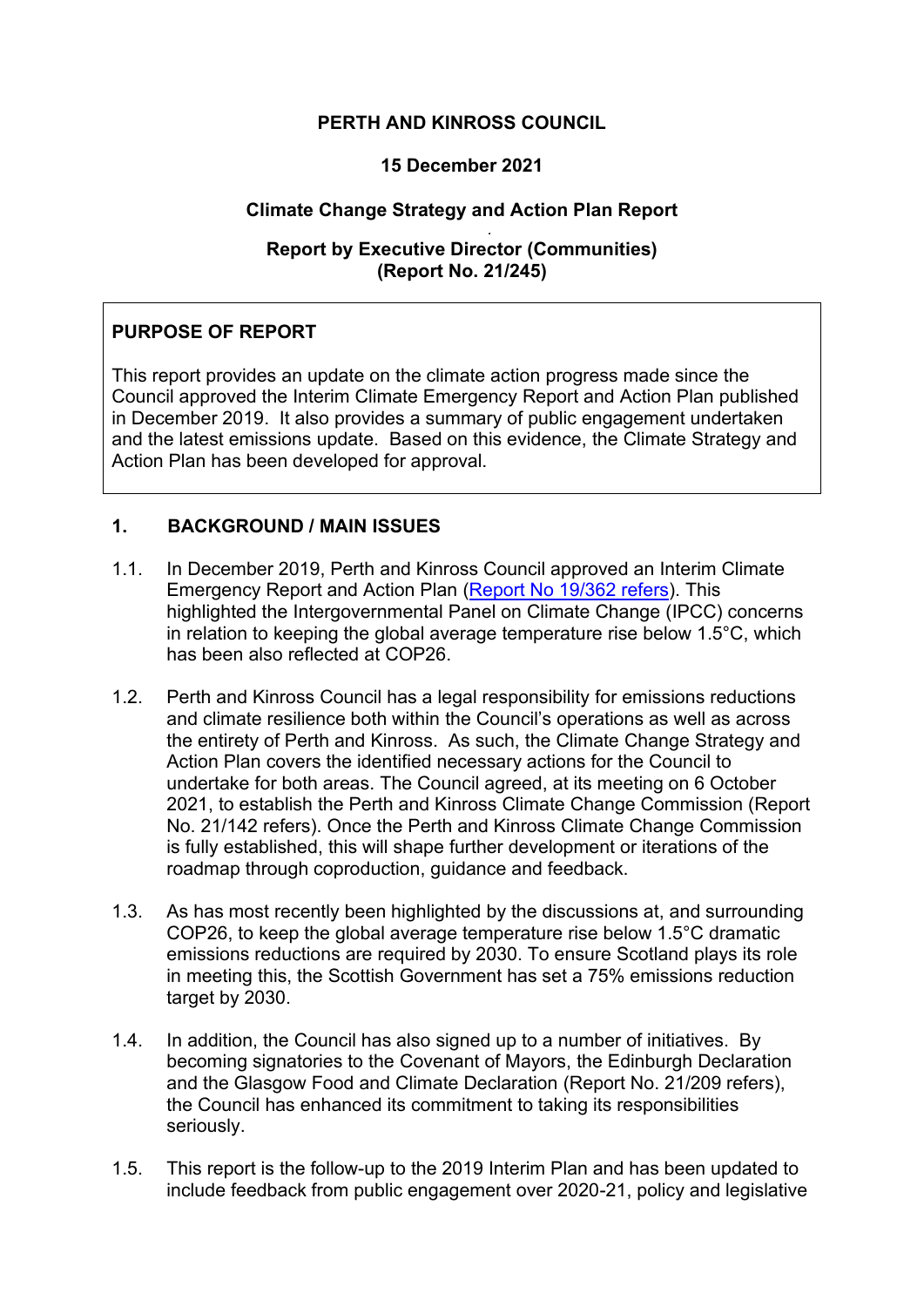changes and further analysis of the current situation. As climate action is a rapidly changing environment and there are still many unknowns, this plan will need to be constantly evolving.

### **Legislation and targets**

- 1.6. The UK Climate Change Act 2008 sets the UK's approach to climate change and commits the UK Government to reach net zero greenhouse gases emissions by 2050. The Act also requires the UK government to produce a UK Climate Change Risk Assessment every five years in order to assess current and future risks and opportunities for the UK from climate change.
- 1.7. Scotland has set more ambitious legislation in the Climate Change (Emissions Reduction Targets) (Scotland) Act 2019 which makes provisions about advice, plans and reports in relation to targets for the reduction of greenhouse gases emissions. This includes reaching net zero by 2045 and has set interim targets to reduce net emissions by at least 56% by 2020, 75% by 2030 and 90% by 2040 compared to the baseline year (1990) respectively.
- 1.8. Supporting the new targets set by the Act, the Scottish Government published its [Climate Change Plan Update](https://www.gov.scot/publications/securing-green-recovery-path-net-zero-update-climate-change-plan-20182032/) in 2020. "Securing a green recovery on a path to net zero: climate change plan 2018 – 2032 update" sets out the pathway for a green and just transition to net zero in achieving Scotland's climate change targets.
- 1.9. In addition to setting new emissions reduction targets, the Act also placed a duty on Scottish Ministers to act on climate change adaptation and prepare a programme of action. The second Scottish Climate Change Adaptation Programme (SCCAP2) was launched in 2019 and addresses the risks set out in the UK Climate Change Risk Assessment 2017 to help Scotland prepare for the impact of climate change. An annual report on SCCAP is also required under the provisions of the Act and the [first progress report](https://www.gov.scot/publications/scottish-climate-change-adaptation-programme-progress-report-2020/pages/1/) was published in 2020.
- 1.10 The Climate Change (Emissions Reduction Targets) (Scotland) Act 2019 has also given local authorities the duty to ensure their local authority areas decarbonise in line with the Scottish Government Target; are resilient to the impacts of climate change; and promote sustainable development. Compliance with this means climate change should be considered at the heart of every council decision, as well developing new streams of activity.

### **Update on Interim Plan**

1.11 The Interim Climate Emergency Report and Action Plan had five thematic areas – transport; energy and buildings; waste; land use; business and industry. Unfortunately, the onset of the Covid -19 lockdown, three months after the approval of the Interim Plan, has impacted upon the pace and scale of delivery of the Plan and, consequently, this update. However, to date we have delivered, or made significant progress on, a number of our actions. These are helping reduce emissions and making our people, places and properties more resilient to the effects of a changing climate. They are also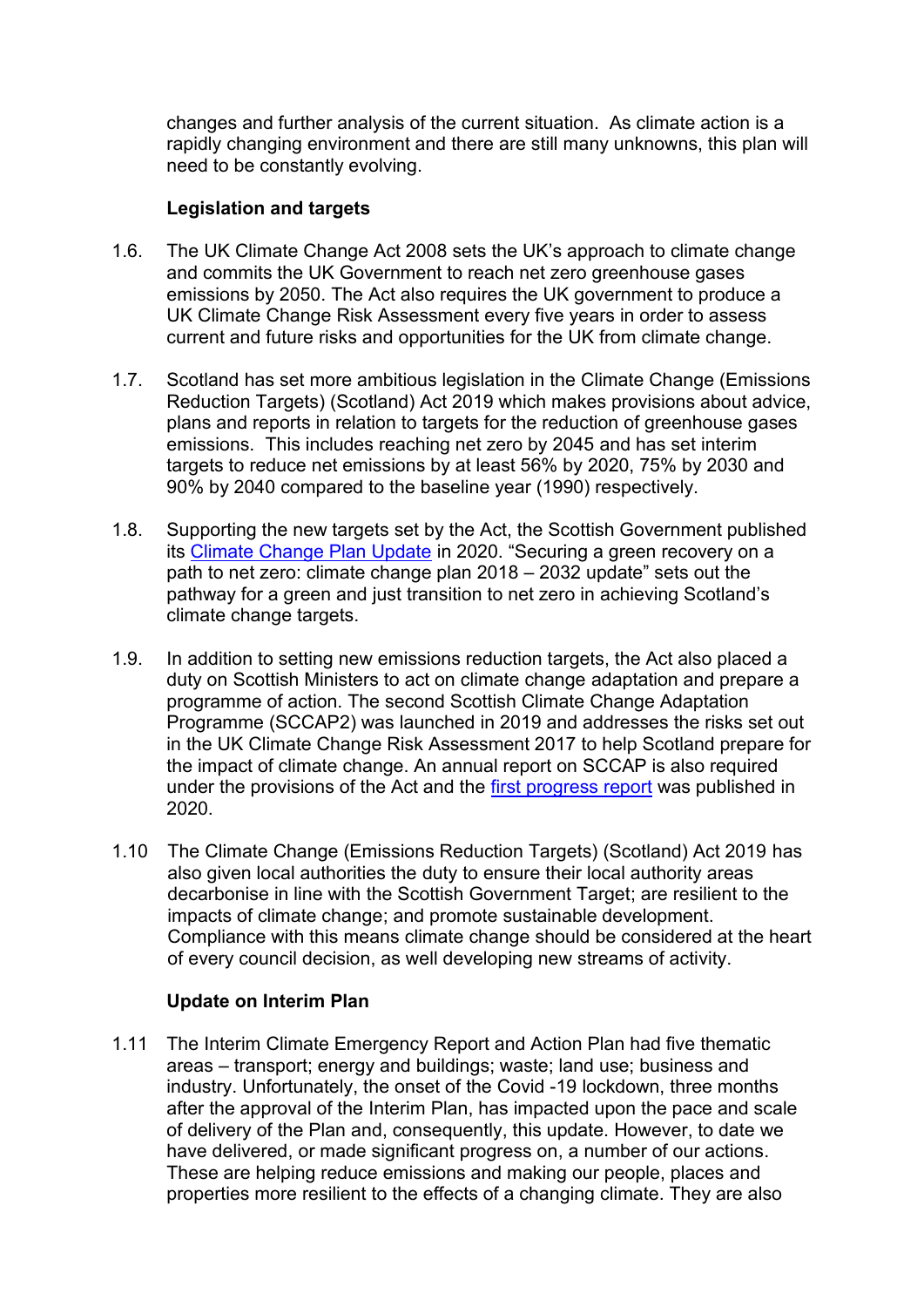improving our understanding and awareness of what is happening, and is likely to happen, as a result of climate change, as well as how we can work together to make the changes required. A selection of actions include:

- developing a co-ordinated community engagement programme and toolkit to raise awareness and support our communities in making changes to move to a more sustainable way of living
- developing a Food Growing Strategy
- funding a research study into the carbon sequestration potential of Perth and Kinross with the James Hutton Institute
- developing a knowledge sharing and awareness raising programme linked to COP26, which includes a schools art competition, sessions for the Fun Palace Event at Perth Theatre, the Zero Emissions Bus Tour, and pop-up shops and events hosted across our area
- developing an online staff training module on climate change
- developing a dedicated website for climate change
- using alternative ICT solutions for working and attending meetings and events remotely
- progressing the development of active travel routes in the Dunkeld Road Corridor
- securing Scottish Government funding to accelerate development of the Local Heat and Energy Efficiency Strategy (LHEES) programme and delivery plan.
- 1.12 The Interim Climate Emergency Plan also set the foundation for this updated Climate Change Plan. This work has been undertaken through a range of means, including:
	- the establishment of thematic Officer Climate Change Working Groups and an internal Climate Change Board;
	- updating our data and information (including the most recent key messages and statistics coming out of national updates, policy, programmes and strategies;
	- monitoring trends;
	- assessing risk;
	- working with the Perth City Leadership Forum and major employers in our area on a coordinated commitment to addressing Climate Change;
	- identifying skills and training gaps across different sectors;
	- promoting our online training;
	- undertaking public engagement with our citizens and young people to understand their views and what changes they would like to see;
	- establishing a Climate Change Commission;
	- signing up to a number of climate change declarations.
- 1.13 All the work that has been done to date has formed the basis for the development of this updated Strategy and Action Plan. The lessons we have all learned as a result of the Covid-19 pandemic and the need to build back in a better, more just and greener way have also played an important part in its formation.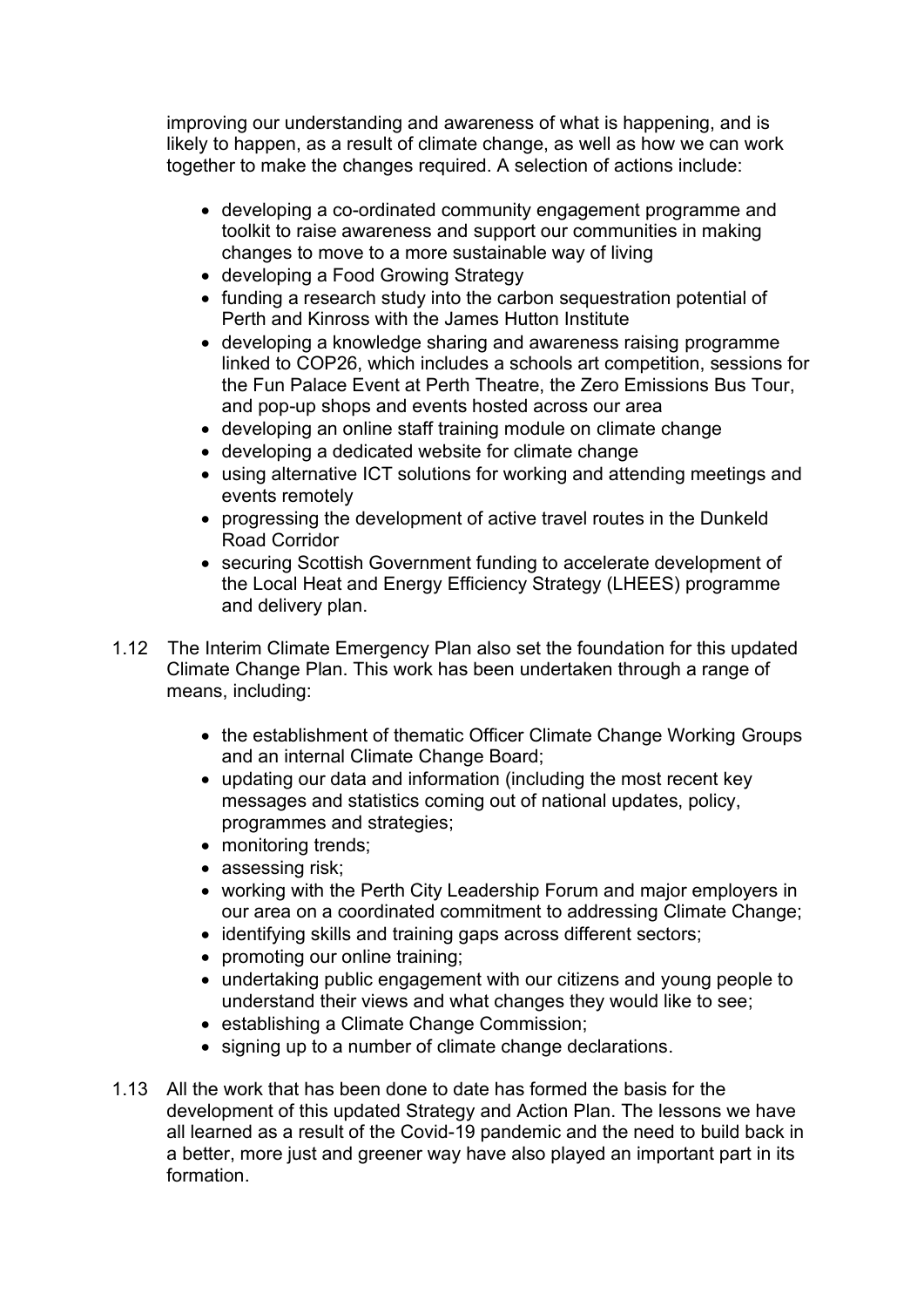# **Feedback on public engagement**

- 1.14 The planned primary climate change engagement was delayed due to Covid-19 from Spring 2020 and the process took place from October 2020 to January 2021. Engagement consisted of an online survey which was split over thematic questionnaires – (480 responses), and several online thematic sessions supported by the Perth and Kinross Climate Change network (over 240 attendees). The thematic areas are General (including domestic waste and resilience), Transport, Buildings and Energy, Business and Industry, and Land Use.
- 1.15 The overall results indicate that individuals across Perth and Kinross are concerned about climate change and its impacts. Almost all respondents (91%) believe that climate change has already impacted the environment around them. Some of the changes noted were extreme weather events including increased temperature levels over longer periods and increased flooding. Furthermore, the concern of respondents in relation to climate change is also demonstrated by the fact that 84% had made lifestyle changes to minimise their impact on the environment. Examples given include reduced car usage and increased use of more sustainable and active travel methods (cycling and walking), as well as reducing single use products and increasing recycling.
- 1.16 Respondents are aware of the Scottish Government's targets in relation to climate change, with 88% of respondents feeling that Perth and Kinross should go beyond the Scottish Government in target setting. The need to set out a clear vision to reach net zero was supported by 63% of the total responses. The engagement survey feedback aligns with the national level of concern regarding climate change. The 2019 Scottish Household Survey highlights that there has been an increase in the percentage of adults in Scotland who agree climate change is an immediate and urgent problem, with 68% having this view.
- 1.17 Some overarching themes were raised by a large number of respondents. Almost 90% of overall respondents mentioned that PKC should lead by example and set its own targets. The need for the Council to work together with all stakeholders in its journey to reach net zero was also outlined as a key action. In addition, continuing to engage with the public and raising awareness was emphasised in over 80% of the comments received. The need for a trusted source of information in relation to climate change was also stressed extensively throughout the engagement process.
- 1.18 Detailed results on the engagement survey and comments received through the online sessions can be viewed in the Engagement Analysis (Appendix A).

### **Area-wide emissions across Perth and Kinross**

1.19 Greenhouse gas emissions are classified into three scopes as shown in Figure 1 below. Scope 1 emissions are ones directly produced in Perth and Kinross and Scope 2 emissions are associated with the grid-supplied energy consumed by Perth and Kinross Council, businesses and residents. Scope 3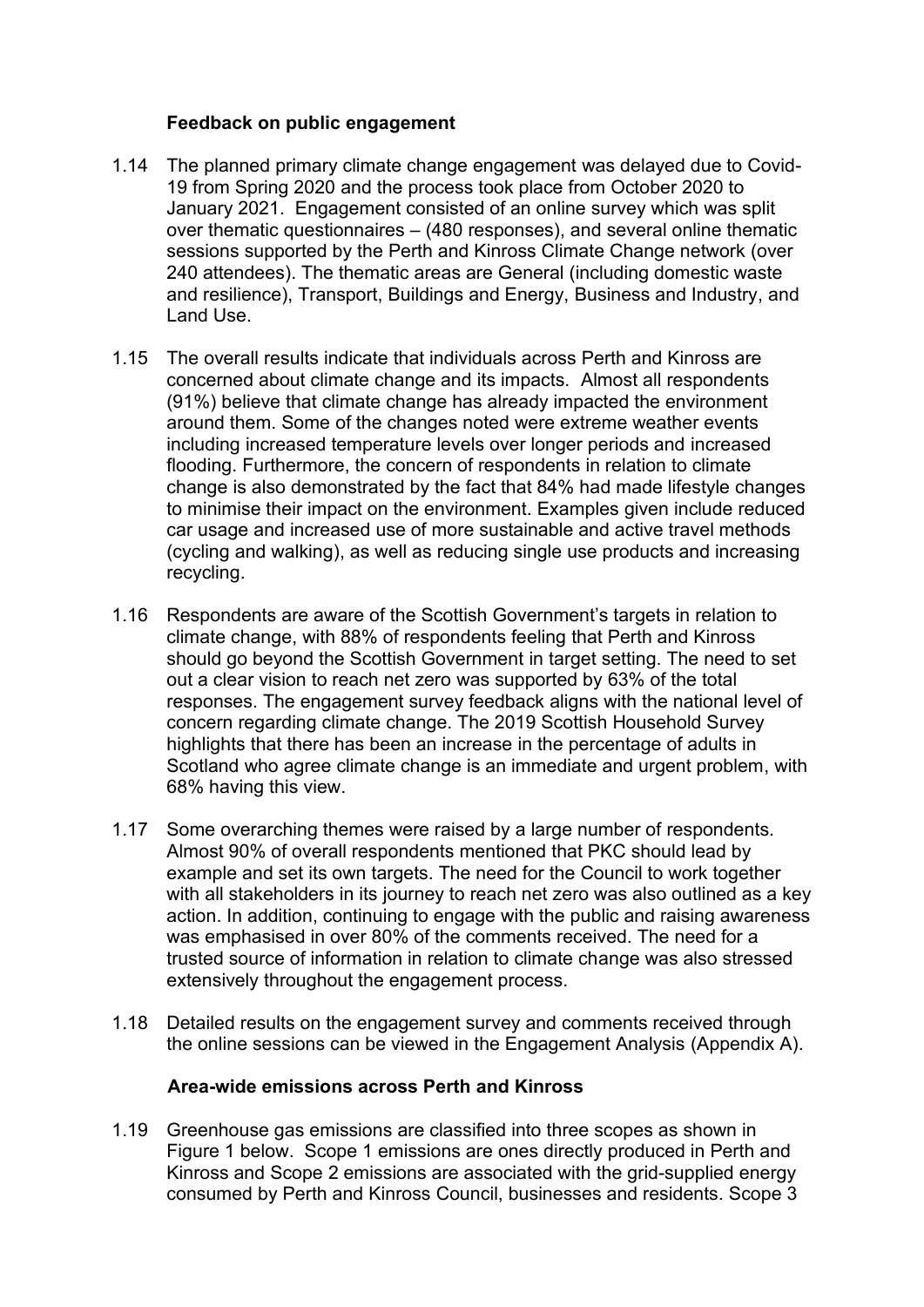emissions are ones that are emitted outside of Perth and Kinross but generated to meet the needs of Perth and Kinross. Scope 3 emissions are reported separately from Scope 1 and 2 emissions to avoid double-counting. Appendix B provides further details of this along with detailed information about the emissions associated with Perth and Kinross Council.



**Figure 1 Overview of Greenhouse Gas Emission Scopes** 

 *Source: C40 Cities, [https://www.c40knowledgehub.org/s/article/The-Global-Protocol-for-](https://www.c40knowledgehub.org/s/article/The-Global-Protocol-for-Community-Scale-Greenhouse-Gas-Emission-Inventories-GPC?language=en_US)[Community-Scale-Greenhouse-Gas-Emission-Inventories-GPC?language=en\\_US](https://www.c40knowledgehub.org/s/article/The-Global-Protocol-for-Community-Scale-Greenhouse-Gas-Emission-Inventories-GPC?language=en_US) Accessed on 18/11/2021*

- 1.20 The latest available Business, Energy and Industrial Strategy (BEIS) [emissions data](https://www.gov.uk/government/collections/uk-local-authority-and-regional-carbon-dioxide-emissions-national-statistics) (2019 recorded gross emissions of 1,089 kilotonnes of carbon dioxide (kt CO2) for all activities in the Perth and Kinross area. However, this is offset by land use such as forestry, acting as a "carbon sink" which absorbs  $CO<sub>2</sub>$ . Therefore, the balanced net  $CO<sub>2</sub>$  emissions by Perth and Kinross, contributing to climate change in 2019 were 953 kt CO2.
- 1.21 953 kt of CO2 equates to an annual reduction of 6.4%. This is better than the Scottish average of 3.2%, however it is below the annual 7.1% target needed in Perth and Kinross to meet the Scottish Government's 2030 target of 75% reduction against 1990 levels. This puts the Perth and Kinross emissions reductions from 1990-2019 at approximately 44%. There is a significant gap between this and the 56% Scotland-wide reductions by 2020 put into law by the Climate Change Act.
- 1.22 In 2019, 91% of Perth and Kinross area-wide emissions were identified as being within the Council's **scope of influence** (as defined by BEIS). Of the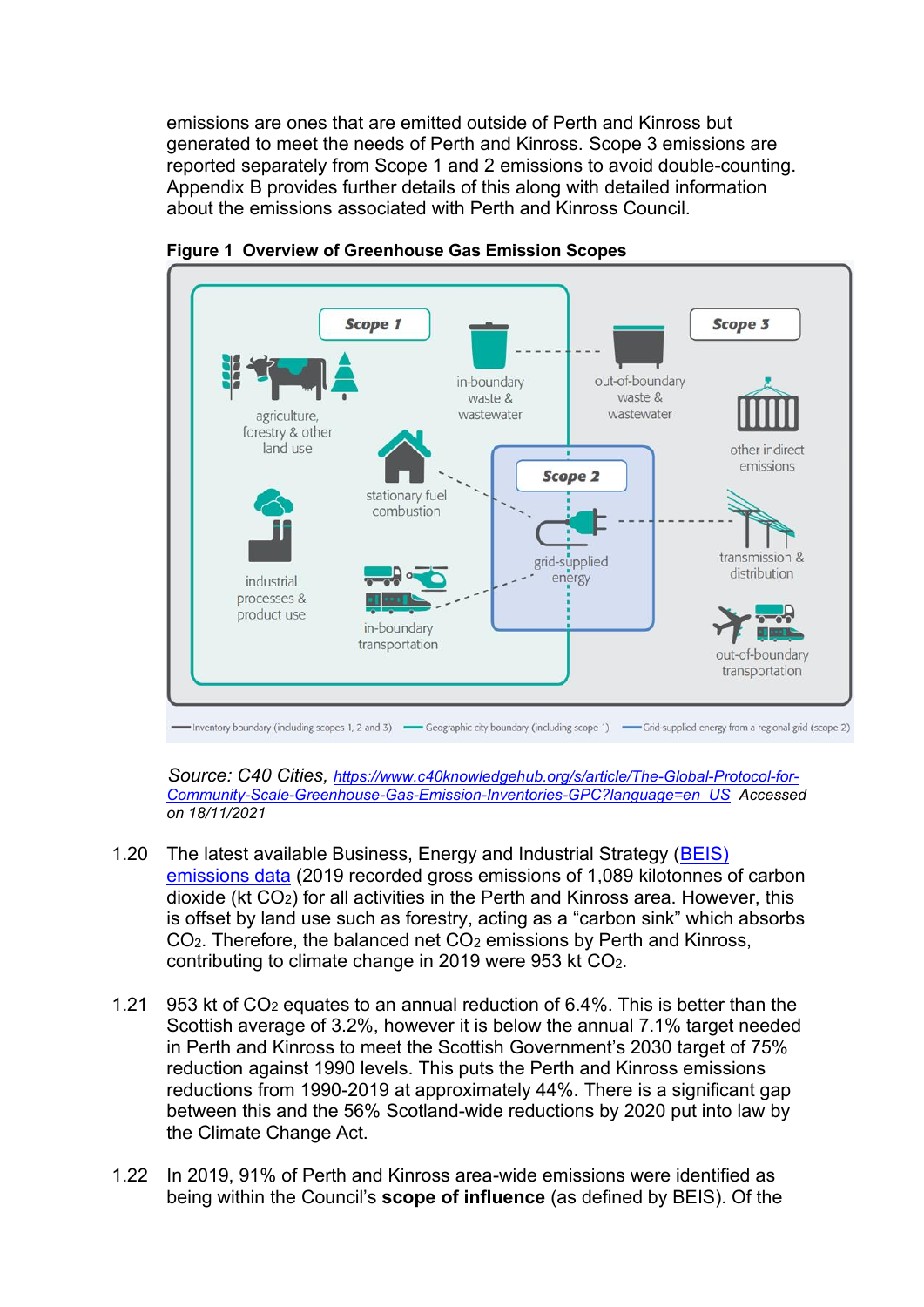91%, transport sector emissions accounted for 47%, domestic 29%, industry 13%, commercial 8% and public sector 3%. The remaining 9% of emissions outside the Council's scope of influence were from large industrial sites, railways, motorways and selected land-use.



**Figure 2 Perth and Kinross area-wide CO2 emissions 2005-2019 (BEIS, 2021)**

1.23 Across Perth and Kinross, there is a continued reduction in both total  $CO<sub>2</sub>$ emissions and per capita (per person) CO<sub>2</sub> emissions. This follows a trend across Scotland, although per capita emissions in Perth and Kinross remain consistently higher than the average across Scotland – with 2019 per capita estimates of 6.3t CO<sub>2</sub> for Perth and Kinross compared to a Scottish average of 5.7t CO2. This is in line with other more rural local authority areas, including Aberdeenshire (6.5 t) and Angus (5.9 t).

**Figure 3 Per capita emissions 2005-2019 (BEIS, 2021)** 



1.24 The organisational emissions from Perth and Kinross Council's operations are produced annually as part of the Public Sector Report on Compliance with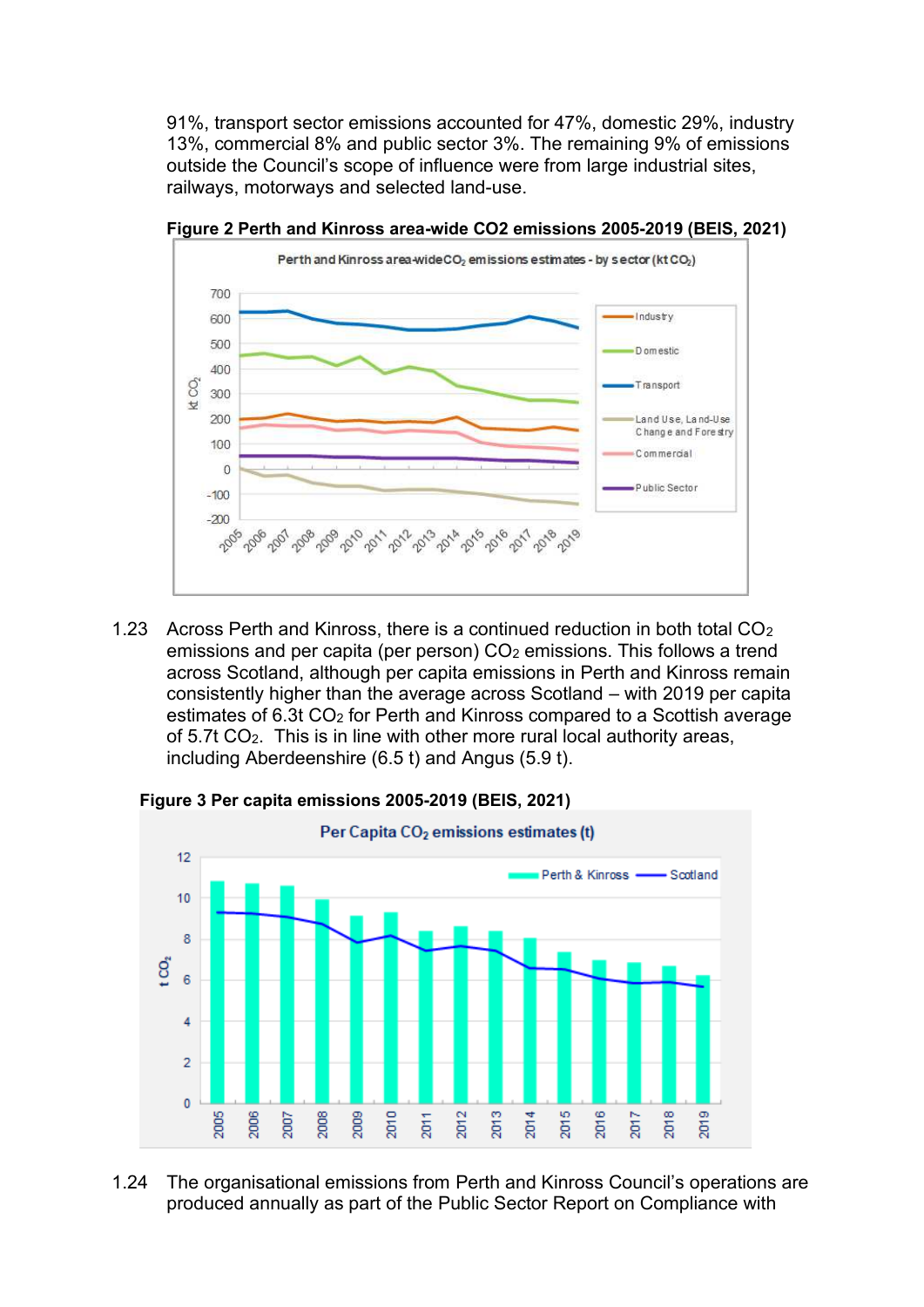Climate Change Duties. The latest emissions figures (2020) showed a total Scope 1 and 2 emissions of 15.8kt CO2e. This showed a 25% reduction year on year in Scope 2 emissions (electricity), which is largely attributed to the closures associated with Covid-19. The Scope 1 emissions only had a small change (-4.9%) despite the closures, due to the increased heating and ventilation demands.

1.25 Further information on both Perth and Kinross area-wide and organisational emissions can be found in Appendix B.

# **Demonstrated impact of Covid**

- 1.26 Covid-19 has had a significant impact on both area-wide emissions and PKC emissions that will be reflected in the 2020 and 2021 data when it is available – some are positive and some negative. Positive impacts include significant drops in vehicle numbers in 2020 and the first half of 2021, but are now up to pre-pandemic levels, even without full return to work, and public transport levels are significantly reduced. Both domestic and non-domestic energy demand are expected to go up and changes in shopping patterns have led to an increase in household waste and recycling volumes as well as an increase in recycling contamination rates.
- 1.27 One key aspect that the pandemic has demonstrated is that it is possible to mobilise rapidly and make the large-scale changes to the way that people live and work, as communities united to serve a common purpose. A similar level of behavioural transformation is, therefore, possible to take forward the climate change agenda.

# 2. **PERTH AND KINROSS CLIMATE CHANGE STRATEGY AND ACTION PLAN**

# **Climate Change Strategy**

- 2.1 Six high-level principles have been identified as the pillars of the Council's approach to Climate Change:
	- i) achieving Net Zero aligned with the Paris Agreement and the Scottish Government Targets, with the ambition of achieving them sooner, subject to available resources
	- ii) building a more resilient Perth and Kinross
	- iii) ensuring climate action is fair and benefits all and we deliver a green recovery to Covid-19
	- iv) enhancing biodiversity to help avoid an ecological emergency
	- v) engaging and empowering children and young people to take action on climate change
	- vi) empowering our communities and businesses to take climate action in line with the Perth and Kinross Offer
- 2.2 Under each of these pillars, strategic commitments have been identified for Perth and Kinross Council to provide clarity to partners, residents, businesses over what our Climate Change Offer is. We will also develop a specific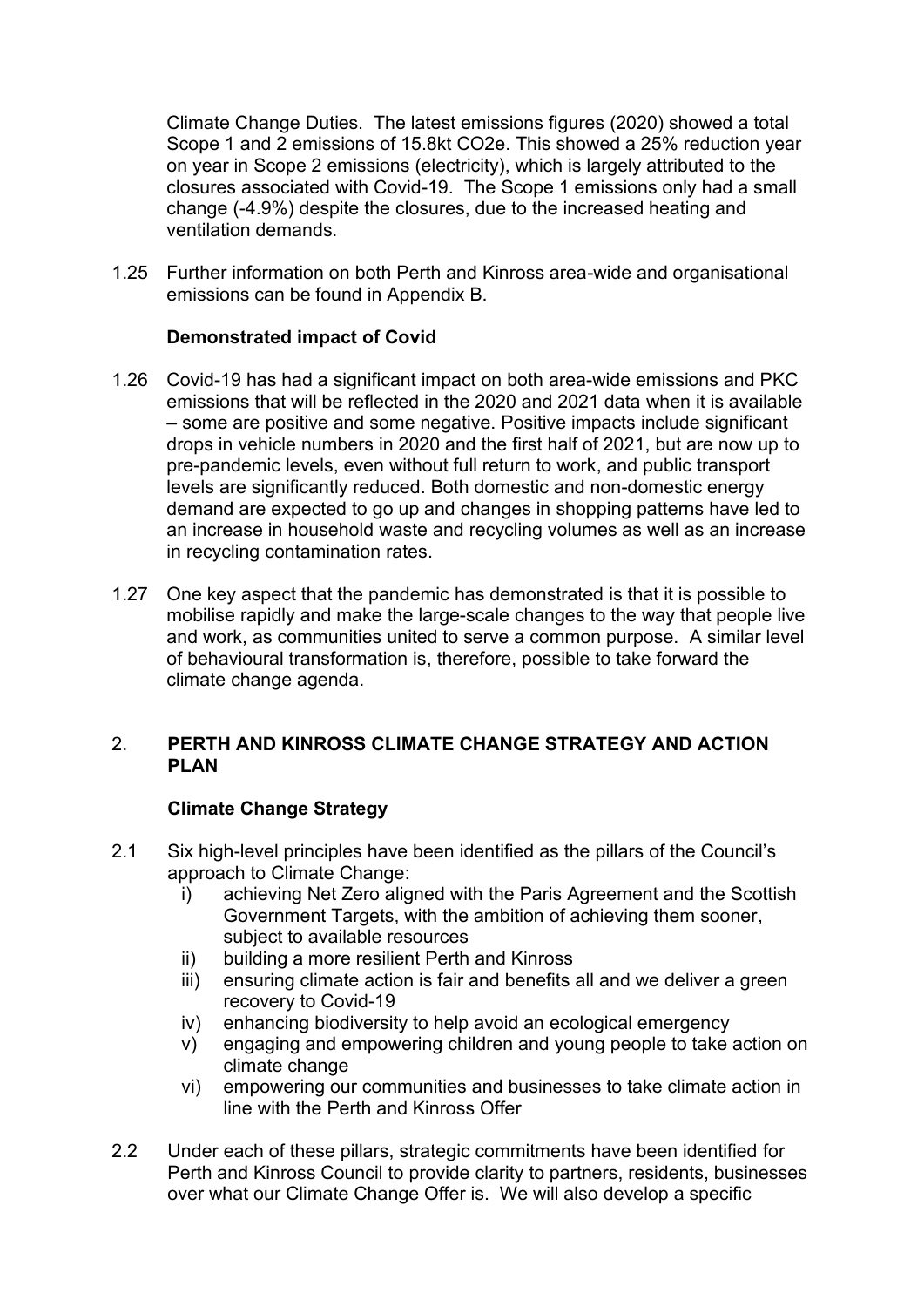Climate Change Offer as a result of feedback from our residents and businesses, based on the model outlined within the Offer Framework.

2.3 Each of these pillars and strategic commitments is outlined in more detail within the Strategy document attached as Appendix C

# **Action Plan**

- 2.4 To support the Strategy, a Climate Action Plan has been developed to translate the Council's strategic objectives and commitments into deliverable actions. Given the dynamic nature of climate policy, legislation and funding and the need for urgent action, the plan primarily focuses on the actions required in the near-term future, until 2024. Key strategic longer-term projects have been identified as well, to help provide clarity over future action required.
- 2.5 The Action Plan has been broken down into eight thematic areas. The first five remain the same as those within the interim plan and are aligned with significant emissions sectors:
	- transport
	- buildings and energy
	- business and Industry
	- waste
	- land use
- 2.6 Three further have been included in this updated plan:
	- climate resilience as a result of the Council's legal duty in this area
	- education and engagement to address behavioural change
	- governance to recognise the importance of clear governance and performance monitoring in delivering improvement.
- 2.7 The proposed Perth and Kinross Climate Change Strategy and Action Plan is provided in Appendix C. A roadmap for each theme can be found within the Strategy, with a detailed Action Plan provided in Appendix D. It is presented as a document for decision making, but it is intended that the final version will be an interactive web-based strategy. This approach will enable it to remain dynamic in a rapidly changing policy environment, as well as being more user friendly.

# **3. THE FUNDING CHALLENGES**

3.1. Adapting to, and mitigating, the impacts of climate change present significant challenges for the Council, our partner organisations, residents and businesses. The UK Climate Change Committee's Sixth Carbon Budget (December 2020) indicated that a feasible path for the UK to meet its commitments requires average annual reductions in UK emissions equal to the total emission reductions achieved between 2012 and 2019. The Committee suggest this is clearly feasible, provided effective policies are introduced across the economy without delay. It estimates net costs of meeting the budget to be equivalent to less than 1% of GDP and so, to that end, climate investment needs to be dramatically scaled up. By 2030, across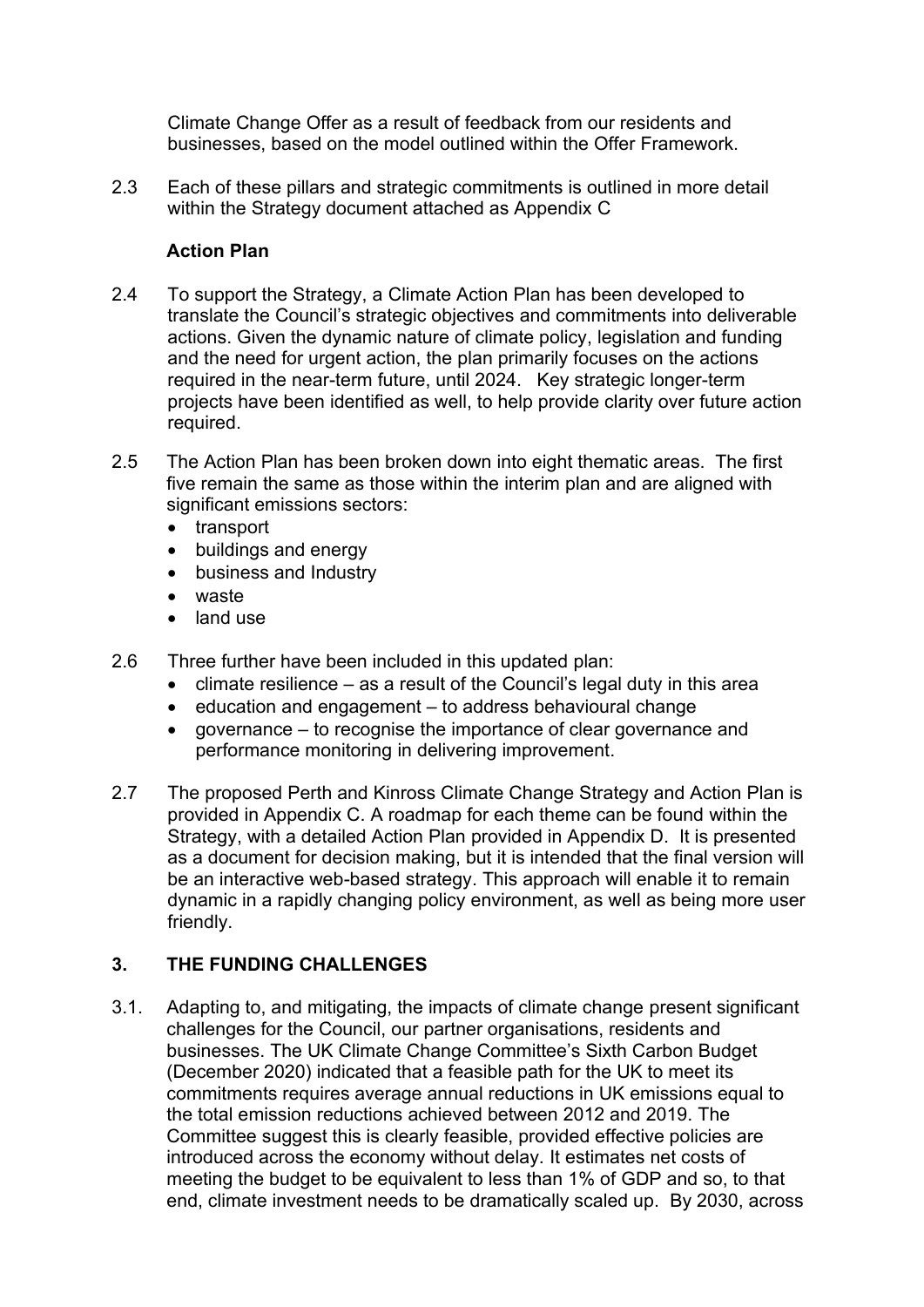Scotland there needs to be £5-6 billion investment annually, up more than 10 times current levels.

- 3.2. It is too early to provide a realistic estimate of the share of this estimated £5-6 billion cost across Perth and Kinross. It will, however, have significant implications for the use of the Council overall budgets, and in particular of key capital and revenue programmes around waste, transport, fleet, flood management and the non-domestic and domestic estate. This will not all be new expenditure as there may be options to redirect existing budgets.
- 3.3. In 2006, the Stern Report estimated that the cost of reducing carbon was \$25/tonne while the economic cost of not acting was at least \$85/tonne. Failure to take opportunities now to deliver future standards, when building or refurbishing our buildings, will lead to potential excessive retrofitting costs.
- 3.4. While the future challenges are significant, the Council is already investing significant resources in its revenue and capital budgets to adapt its estate to meet the demands of the climate change agenda. However, compared to the scale of investment required with the statutory intermediate targets, in or around 2030, there requires to be consideration by Council on the level of commitment and steps it is required to make in order to change our pace of action. Investment allocated to achieving net zero will be considered by Council, alongside consideration of its other priorities and financial challenges.
- 3.5. The Investment Blueprint for Perth & Kinross Council states that Council capital expenditure will be aligned with the vision and plan for a net zero and climate resilient Perth and Kinross. However, to accelerate to the necessary pace and scale, decisions will be necessary in relation to overall resourcing, particularly in relation to funding priority areas which are likely to deliver the best return on investment in our journey to net zero. It is anticipated that these will include supporting electric vehicle transition, developing a mobility strategy, improving the Council's built estate and supporting our communities to better understand and embrace the climate change agenda.
- 3.6. Current estimates of additional resources to deliver the action plan in Appendix Dis estimated to be approximately £6.0M in 2022-23 and £5.9M in 2023-24 across revenue, capital and HRA, including the external funding which has already been identified. This this does not include costs for the delivery of key aspects such as retrofitting our council houses or properties. Prioritisation of key activities that can produce early impacts within the plan is underway to support the budget process.
- 3.7. Officers will also continue to explore all opportunities to deliver these key priorities and maximise external funding support. It is recommended that consideration of resourcing will be undertaken through the revenue and capital budgets process for approval by the Council on 23 February 2022.
- 3.8. One of the most significant challenges in future years will be around capital investment in reducing the carbon footprint of transport and our domestic and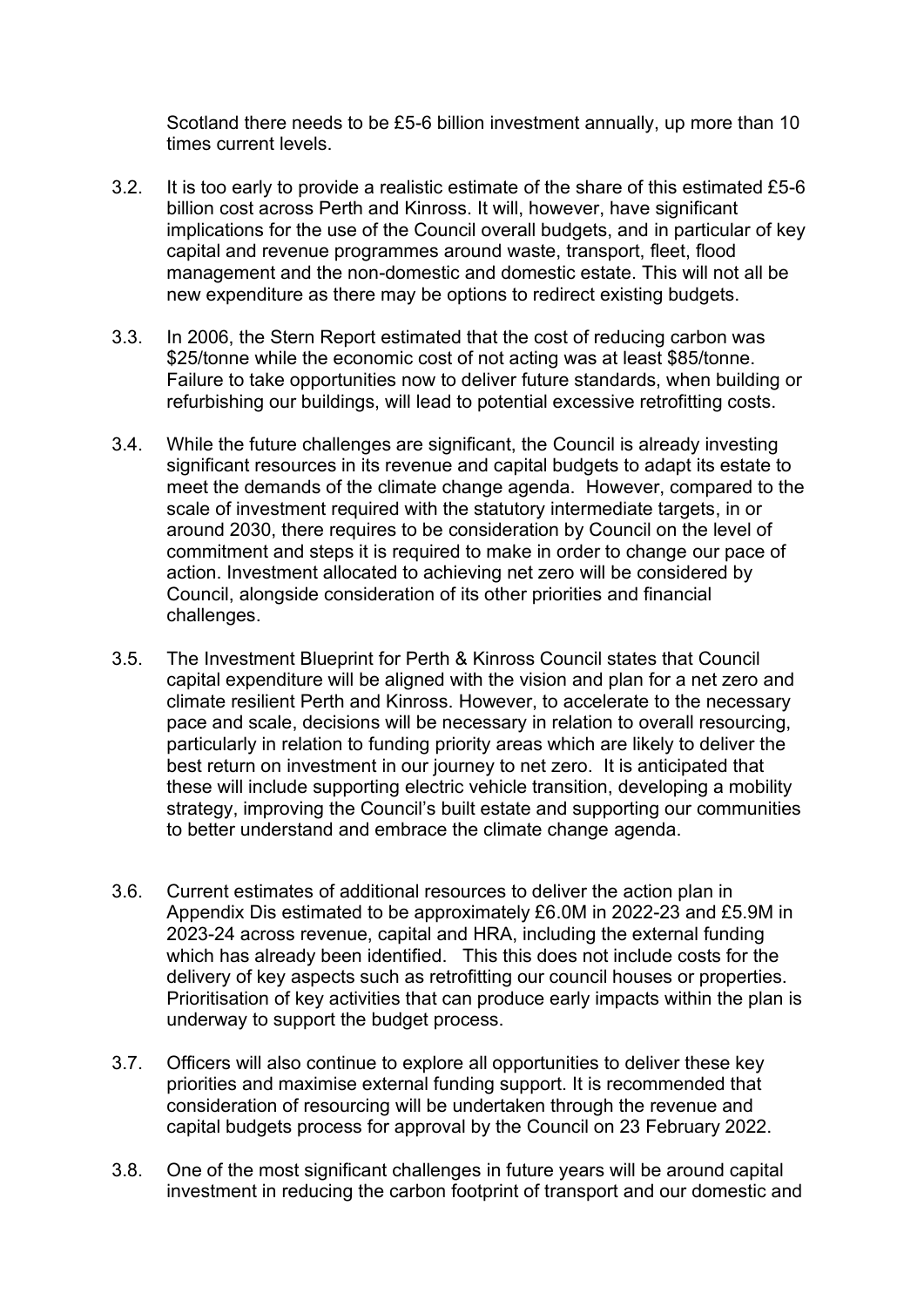non-domestic estate. In addition to the £11.9M identified for 2022-24, a further £29M of requirements for the period from 2024-2032 has already been identified. However, at this time, the full extent of the expenditure required is not yet known, however, it is likely to run into several hundreds of millions of pounds. Work is currently being commissioned to develop costed and prioritised programmes to address these challenging areas.

- 3.9. The Council has already invested significant capital resources to demonstrate its commitments to tackling the climate challenges that it faces. These have included:
	- retrofitting energy saving measures in both our domestic and nondomestic property portfolios;
	- beginning the transitions of the Council's fleet to electric vehicles;
	- taking the opportunity to make improvements when planned maintenance is due and/ or replacing assets that deliver to net zero standards, most notably the replacement for Perth High School, the Balhousie/North Muirton Primary School and Blairgowrie Recreational Centre.
- 3.10. No single approach will provide the funding required to deliver a net zero Perth and Kinross and we will need to work with partners, communities and businesses to minimise the costs and access additional funding streams through efficient joint working and maximising the funding opportunities. Measures/opportunities which could lessen the funding challenges include joint working; external funding; charging and rent structures; commercial approaches and partnering with our communities. More information on these is contained within the Climate Change Strategy and Action Plan.
- 3.11 In summary, it is not yet possible to fully cost the Strategy and Action Plan as there are currently many unknown aspects in areas such as external funding opportunities, income from a more commercial approach and the potential costs of ensuring that Council owned domestic and non-domestic properties are compliant with targets. As noted above, this could be hundreds of millions of pounds. It could also be anticipated that national targets may be accelerated, increasing the pace of required investment.
- 3.12 Until there is greater clarity about the financial assistance available from governments and other sources, funding will remain the most significant challenge to becoming net zero. Officers will pursue all available funding sources. However, given the current absence of further external funding sources, the achievement of net zero will not be possible, at the required pace. COSLA has recently highlighted to the Scottish Government the financial challenges in tackling climate change, noting that currently that Local Government is ill prepared for the climate challenge to come. The Council will, however, continue to work with other Local Authorities and COSLA to highlight these areas and seek solutions.

### **4. MONITORING AND REPORTING**

4.1 Measuring our progress towards net zero is an important element of the Climate Change Strategy and Action Plan. Key Performance Indicators are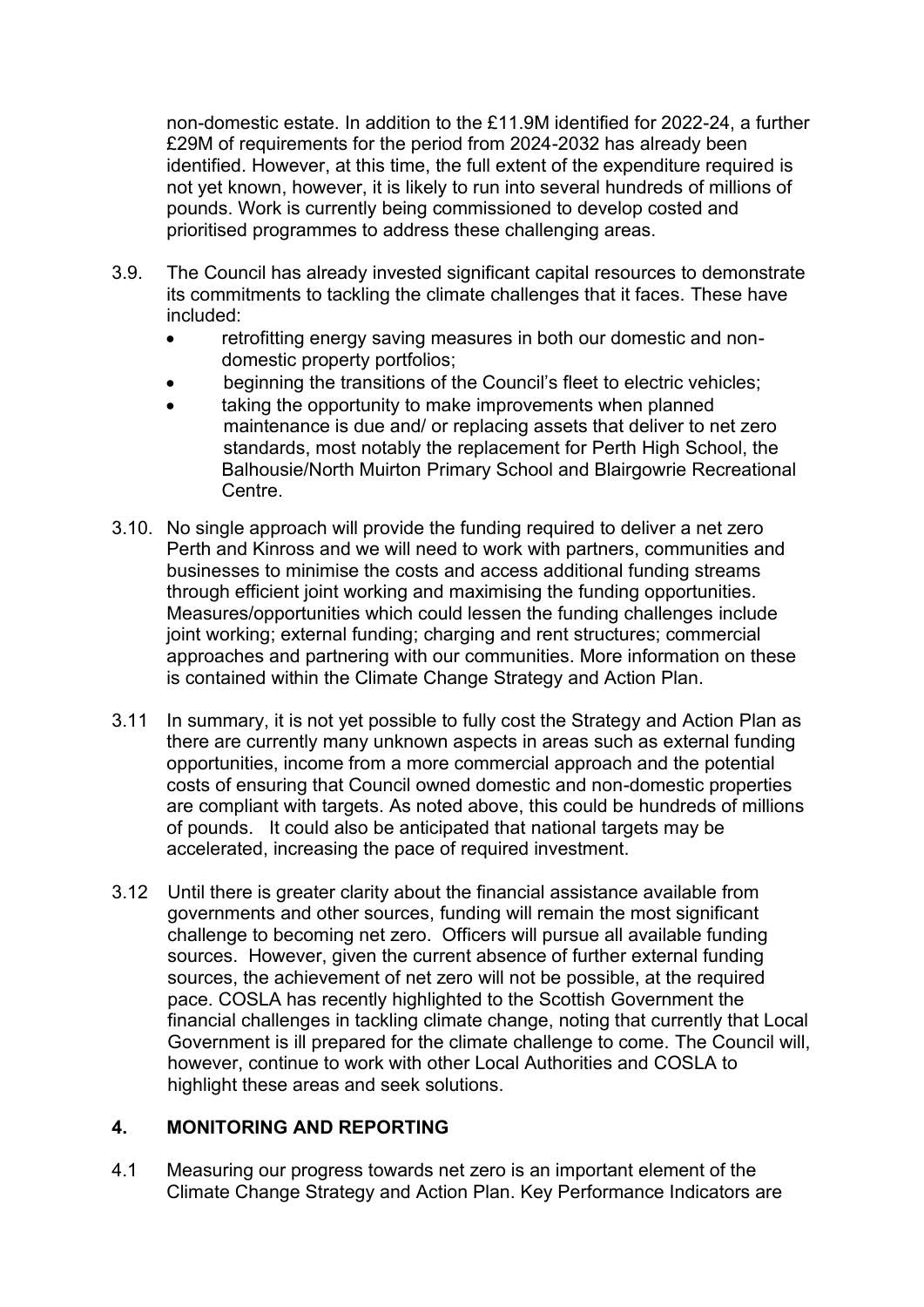included within the Strategy document and cover all the themes. It is intended to bring an annual performance report to update the Council on progress made on the Strategy and Action Plan.

# **5. CONCLUSION AND RECOMMENDATIONS**

- 5.1 The Climate Change Strategy and Action Plan links to the overall strategic direction of the Council as set out within both the Community Plan and Corporate Plan. It also is reflected within the Perth and Kinross Offer 5 E's as well as demonstrating our commitment to the environment and climate change as set out within the Investment Blueprint. The importance of the Strategy and Plan will require to be reflected in the Council's new Corporate Plan and Corporate Asset Management Plan due to be developed next year. The commitment to tackling climate change and its impacts will also be a consideration in our work with local communities and partners as we roll out the P&K Offer along with its impact on the service delivery models across communities.
- 5.2 The development and delivery of this Climate Change Strategy and Action Plan is the next phase in the Council's growing commitment to supporting sustainable communities across Perth and Kinross. This includes establishing Perth's place as one of Europe's most sustainable small cities as well as setting out our commitment to meeting the Scottish Government's 2045 net zero ambitions.
- 5.3 It is recommended that the Council:
	- (i) notes the contents of the report, along with the update on the interim Climate Emergency Report and Action Plan
	- (ii) notes the feedback from the existing public engagement (Appendix A)
	- (iii) agrees that engagement and feedback from partners and communities, including young people will continue to support the ongoing development and delivery of the Climate Action Plan
	- (iv) notes that the costs associated with the priority actions will be included, for consideration, in the Revenue and Capital Budgets to be approved by the Council on 23 February 2022.
	- (v) approves the Strategy and Action Plan as the means for Perth & Kinross to deliver on its legal commitments to deliver a Net Zero Perth & Kinross by 2045 at the latest (Appendices C and D)
	- (vi) requests the Executive Director (Communities) to bring forward an annual review of performance and update for Climate Action Plan

| <b>Name</b>           | <b>Designation</b>                              | <b>Contact Details</b>         |
|-----------------------|-------------------------------------------------|--------------------------------|
| <b>Divindy Grant</b>  | <b>Climate Change Team Leader</b>               | comcommitteereports@pkc.gov.uk |
| <b>Peter Marshall</b> | <b>Planning and Housing Strategy</b><br>Manager |                                |
| <b>Scott Nicoll</b>   | <b>Property Service Manager</b>                 |                                |

**Authors**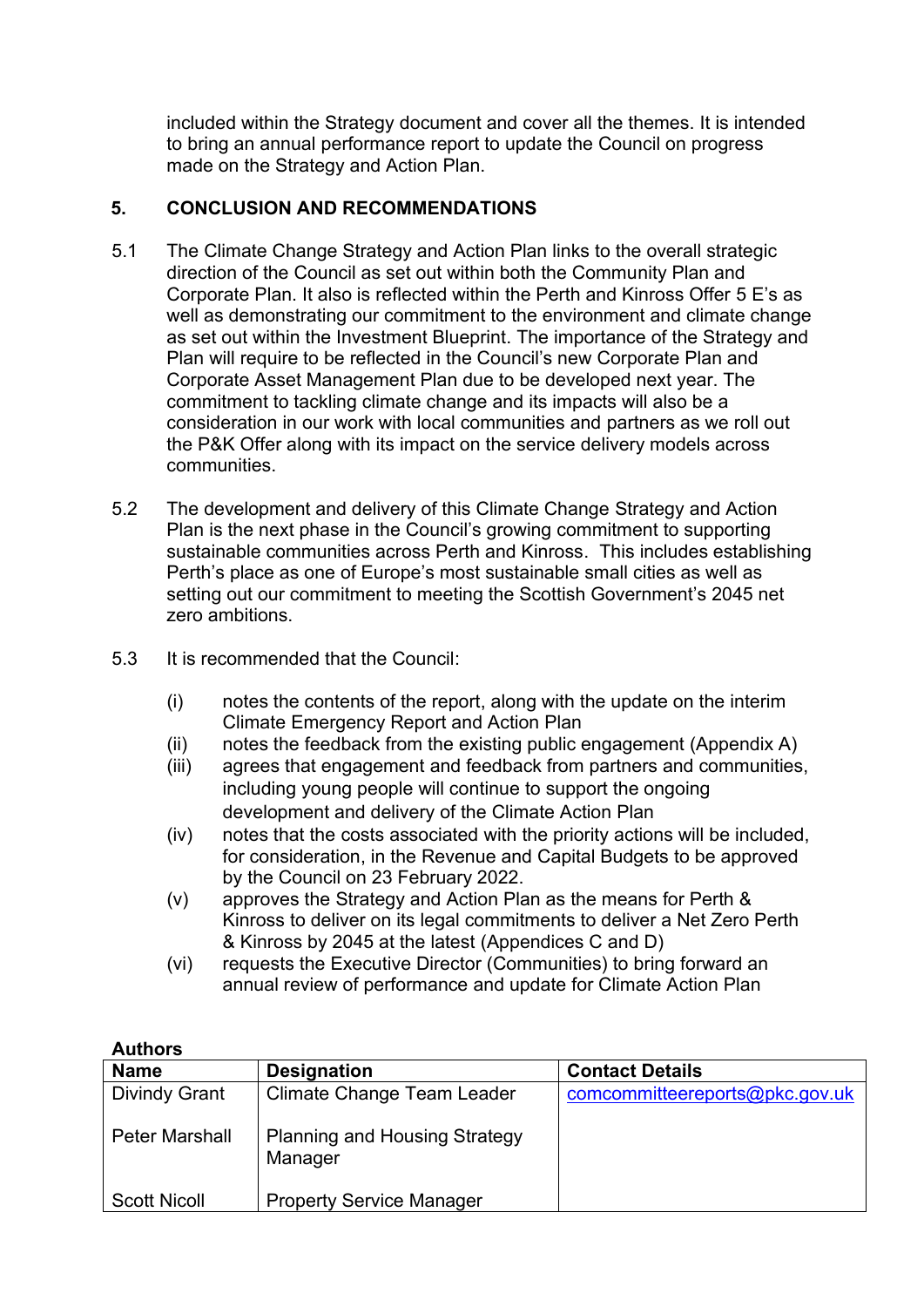| <b>Approved</b>       |                                         |                  |  |  |
|-----------------------|-----------------------------------------|------------------|--|--|
| <b>Name</b>           | <b>Designation</b>                      | <b>Date</b>      |  |  |
| <b>Barbara Renton</b> | <b>Executive Director (Communities)</b> | 19 November 2021 |  |  |

| If you or someone you know would like a copy of this        |
|-------------------------------------------------------------|
| document in another language or format, (on occasion, only  |
| a summary of the document will be provided in translation), |
| this can be arranged by contacting the                      |
| Customer Service Centre on 01738 475000.                    |
| You can also send us a text message on 07824 498145.        |

All Council Services can offer a telephone translation facility.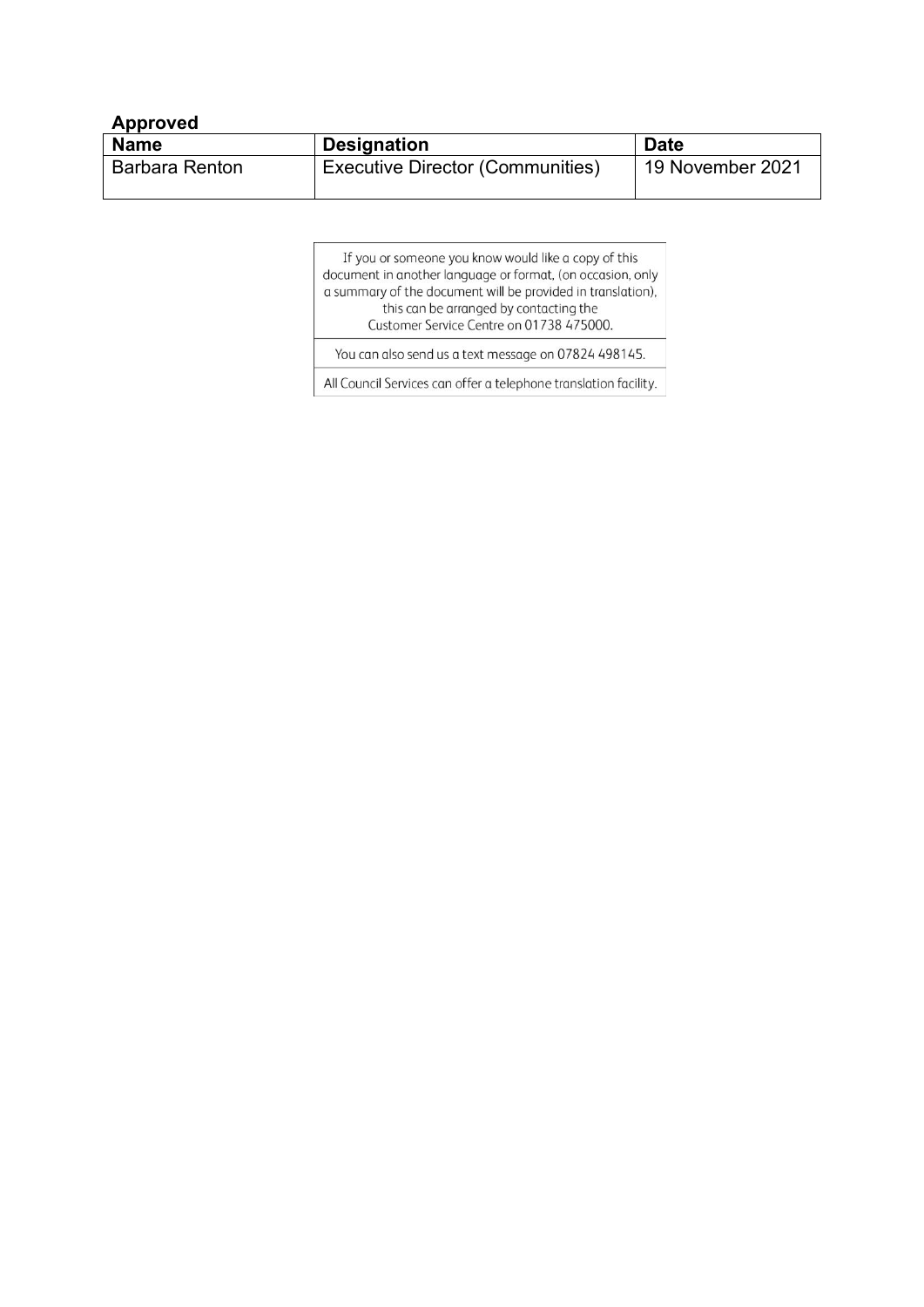| <b>Strategic Implications</b>                       | Yes / None |
|-----------------------------------------------------|------------|
| <b>Community Plan</b>                               | <b>Yes</b> |
| <b>Corporate Plan</b>                               | <b>Yes</b> |
| <b>Resource Implications</b>                        |            |
| Financial                                           | <b>Yes</b> |
| Workforce                                           | <b>Yes</b> |
| Asset Management (land, property, IST)              | <b>Yes</b> |
| <b>Assessments</b>                                  |            |
| <b>Equality Impact Assessment</b>                   | <b>Yes</b> |
| <b>Strategic Environmental Assessment</b>           | <b>Yes</b> |
| Sustainability (community, economic, environmental) | <b>Yes</b> |
| <b>Legal and Governance</b>                         | <b>Yes</b> |
| <b>Risk</b>                                         | <b>Yes</b> |
| <b>Consultation</b>                                 |            |
| Internal                                            | <b>Yes</b> |
| <b>External</b>                                     | <b>Yes</b> |
| <b>Communication</b>                                |            |
| <b>Communications Plan</b>                          | <b>Yes</b> |

# **1. IMPLICATIONS, ASSESSMENTS, CONSULTATION AND COMMUNICATION**

# **1. Strategic Implications**

### Community Plan and Corporate Plan

- 1.1 Climate change clearly links to the Objective: '*Creating a safe and sustainable place for future generations.'* It is also beneficial interlinked in multiple ways to all of the other priorities of the Community Plan and Corporate Plan.
- 1.2 Examples of the benefits are included below:
	- *(i)* Giving every child the best start in life Addressing fuel poverty *(ii)* Developing educated, responsible and informed citizens Engage
	- Developing educated, responsible and informed citizens Engagement and climate literacy
	- (iii) Promoting a prosperous, inclusive and sustainable economy Supporting the Development of green skills and jobs
	- (iv) Supporting people to lead independent, healthy and active lives Increased levels of active transport and improved air quality
	- (v) Creating a safe and sustainable place for future generations The overarching ambition of the Climate Action Strategy

# **2. Resource Implications**

### Financial

2.1 The Head of Finance has been consulted on the resource requirements for the delivery of this Strategy.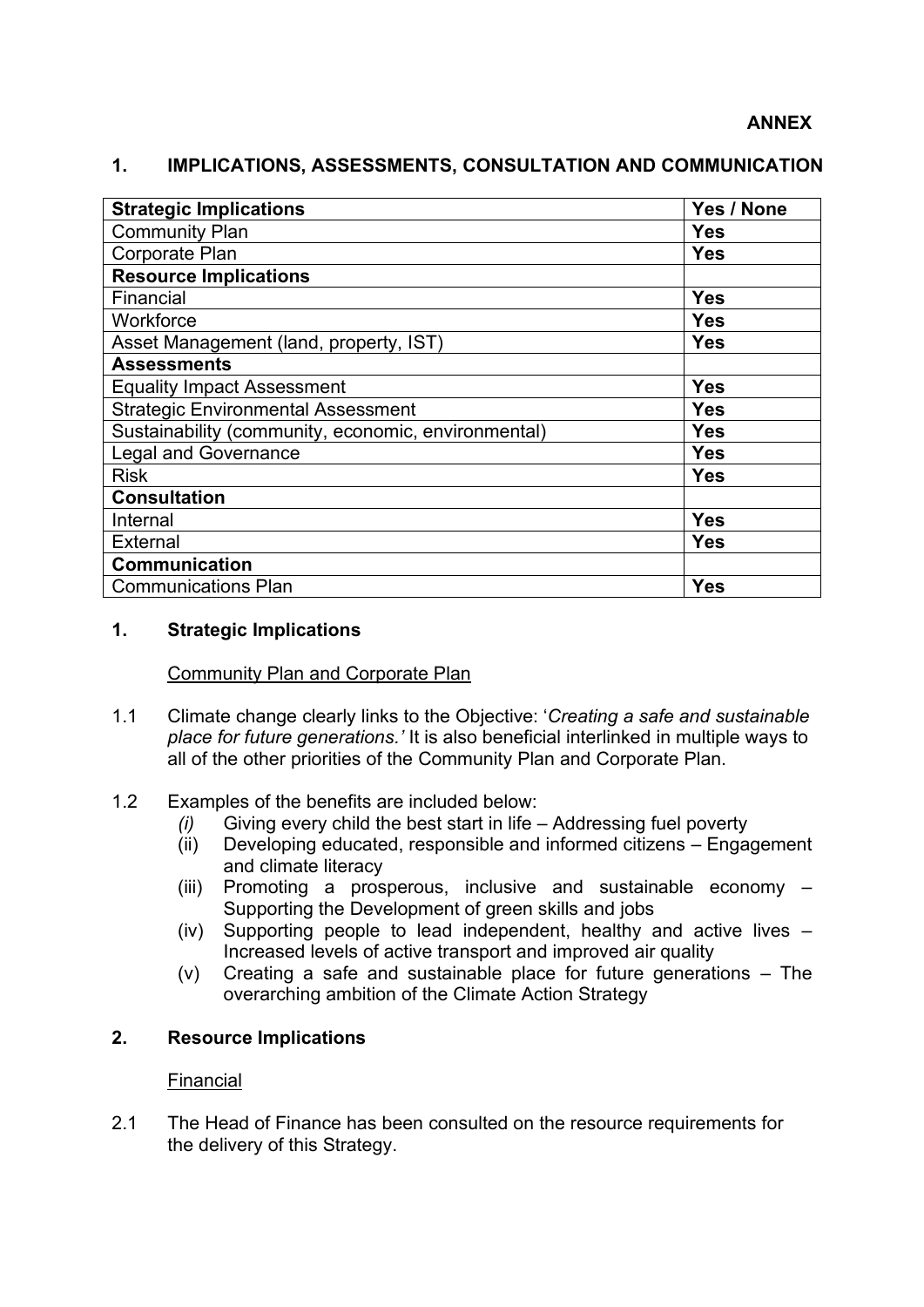### **Workforce**

2.2 The Head of Human Resources has been consulted via discussions at EOT. Delivering the Climate Change Action Plan in its totality will require significant additional staff resources as described in the Financial Implications section above.

### Asset Management (land, property, IT)

2.3 The Executive Director (Communities) has been consulted and has indicated agreement with the proposals.

#### **3. Assessments**

#### Equality Impact Assessment

- 3.1 Under the Equality Act 2010, the Council is required to eliminate discrimination, advance equality of opportunity, and foster good relations between equality groups. Carrying out Equality Impact Assessments for plans and policies allows the Council to demonstrate that it is meeting these duties.
- 3.2 This section should reflect that the proposals have been considered under the Corporate Equalities Impact Assessment process (EqIA) with the following outcome:
	- (i) Assessed as **relevant** for the purposes of the EqIA (with both positive and negative likely effects):
		- a. Equalities impacts were identified using the Integrated Appraisal Toolkit as part of the initial approved interim Climate Change Plan in 2019. The proposed Climate Change Strategy and Action Plan 2021 builds on the interim strategy, with relevant general impacts as highlighted in b). All actions proposed in the new action plan were considered for their equalities impacts during the plan development phase. Once the action plan has been approved, actions will be periodically assessed as they progress, and if necessary, a full EqIA will be undertaken and appropriate mitigation taken as described in c).
		- b. The report recognises that the most severe impacts of climate change are likely to be felt by people experiencing greater risks of poverty and disadvantage. It also recognises that by promoting future mitigation measures in the move towards zero carbon, certain groups may be disproportionately impacted.
		- c. The strategy and action plan seek to create a net zero economy that is fair for all, minimises potential for inequalities, and maximises the socio-economic opportunities for all. As part of the action plan, a decision-making toolkit will be established to consider future climate change mitigation and adaptation actions, to ensure just transitions are prioritised.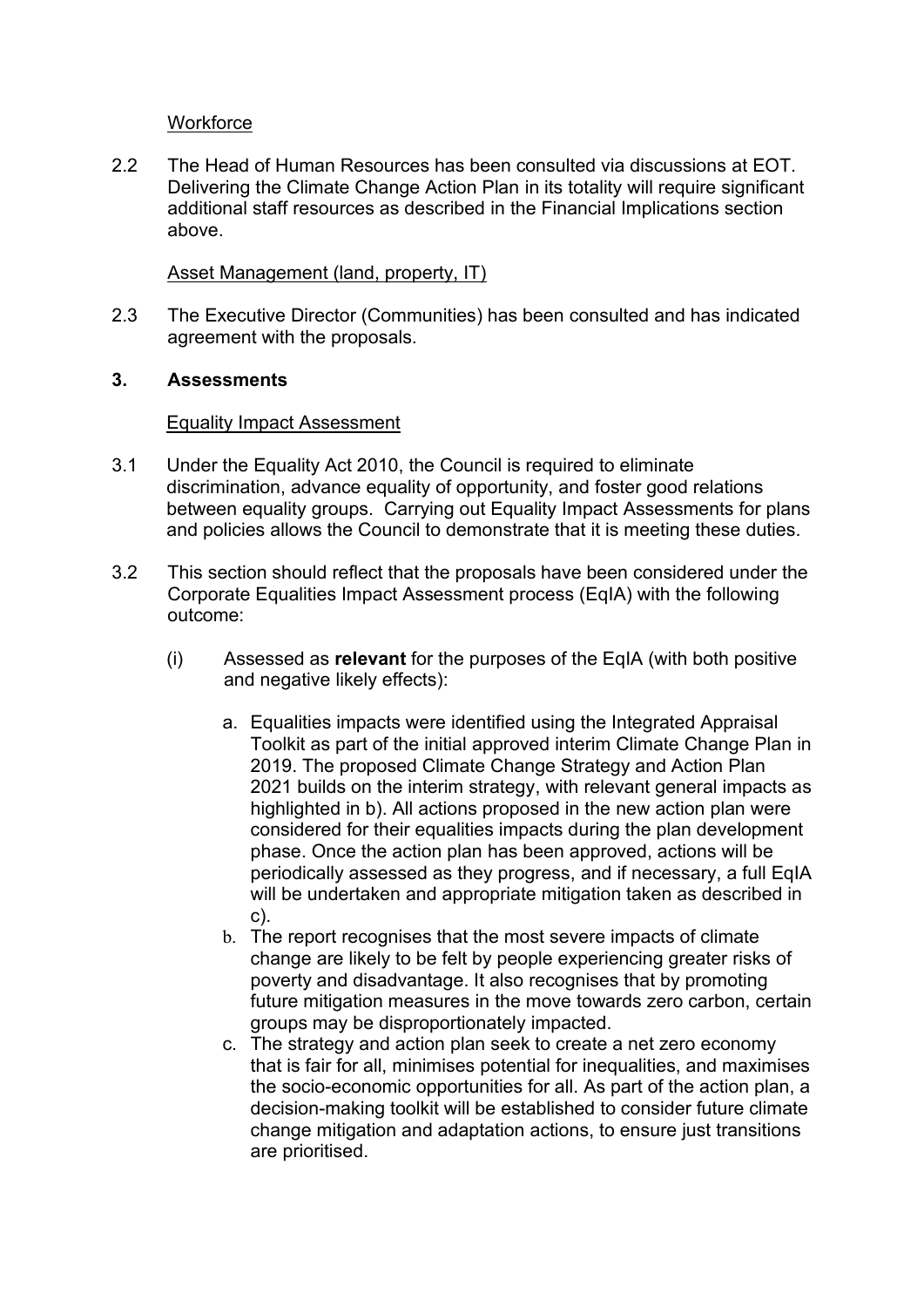### Strategic Environmental Assessment

- 3.3 The Environmental Assessment (Scotland) Act 2005 places a duty on the Council to identify and assess the environmental consequences of its proposals.
- 3.4 This section should reflect that the proposals have been considered under the Act and pre-screening has identified that the PPS will have no or minimal environmental effects, it is therefore exempt and the SEA Gateway has been notified. The reason(s) for concluding that the PPS will have no or minimal environmental effects is that the Strategy is unlikely to trigger the Act as will not lead to future development by itself but rather other sector and subject plans, programmes and strategies will provide the detail which if appropriate will be assessed at the time.

### **Sustainability**

- 3.5 The proposal has been considered under the provisions of the Climate Change (Scotland) Act 2019 and it has been assessed that:
- 3.6 A large number of positive climate change and sustainable development outcomes are likely as a result of this proposal being implemented, across all eleven sections of the Integrated Appraisal Toolkit. The screening undertaken for the Interim Climate Emergency Report was reviewed and determined to be still applicable.
- 3.7 All actions proposed are likely to contribute to the provisions of the Act and will be reported as part of the annual Public Sector Climate Change Duties Reporting process.

#### Legal and Governance

3.8 The Head of Legal and Governance Services has been consulted in the preparation of this report.

Risk

3.9 Climate Change is recognised as the joint-top corporate risk to the Council. The proposals focus on addressing and reducing the risks that Climate Change poses.

### **4. Consultation**

Internal

4.1 This plan was developed in collaboration with the seven Officer climate change working groups, as well as the Climate Change Board. The plan has been discussed with Communities, Corporate and Democratic Services and Education and Children Services Senior Management Teams, as well as the Executive Officer Team.